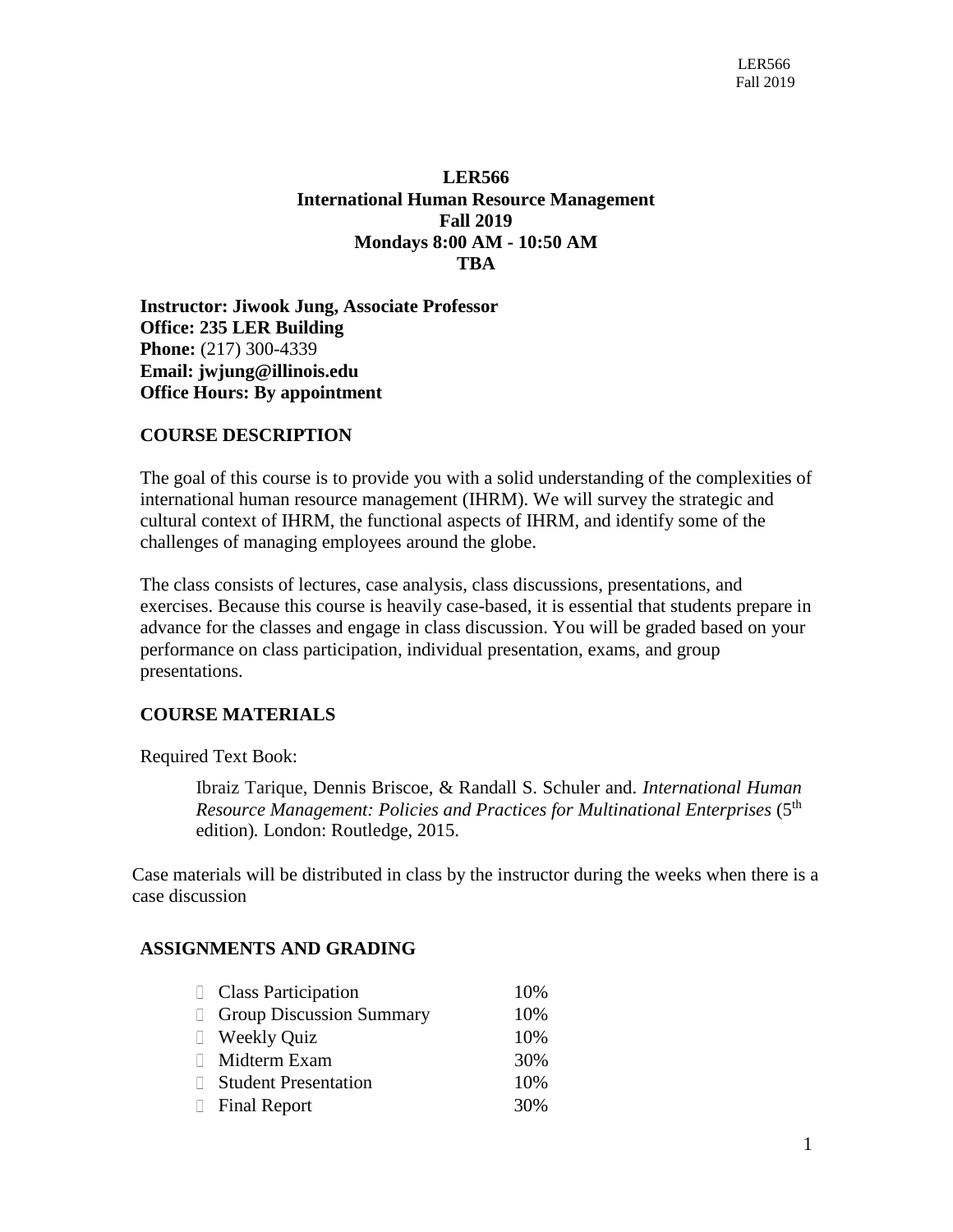*Class Participation***.** This course requires active participation in classes. The class participation will include your attendance and your contributions to the intellectual life of the classroom, demonstrated by your understanding of the assigned readings, your active involvement in class activities, and the meaningful questions or comments you raise during lectures and discussions.

Each student is allowed to miss no more than **TWO** classes in the semester and quizzes will not be counted into the grades for these two classes. However, students who miss two classes will not be eligible to drop the two lowest quiz scores. Every additional absence leads to **3** points cut in the final grade. In order to receive credits for this course, students are not allowed to miss more than **four** classes under any circumstances.

If a student has never missed a class throughout the semester they will be eligible to drop the two lowest quiz scores. If a student misses only one class, they will only be eligible to drop the lowest quiz score.

Students are expected to be punctual and engage in respectful interactions with each other. Any behaviors that would distract others in the classroom such as talking on the phone, texting, using the internet for things irrelevant to the course, and emailing are prohibited. Students' grades on class participation may be negatively affected if they engage in these distractive behaviors.

*Weekly Quiz.* In every teaching session you will need to complete a short quiz (5-10) minutes) on your readings. The quiz includes five questions in the format of the true/false, multiple-choice or filling in the blanks. Each quiz will deal with the chapter(s), articles and cases that I have assigned for that class session. I may administer a quiz at the beginning, middle or end of class. There are **NO** make-up quizzes. The summing of quiz performance will be done after dropping the two lowest quiz scores.

*Group Discussion and Summary.* Every week, there will be group discussion about a selected business case and related discussion questions. To facilitate constructive and meaningful discussion, each group will be asked to provide a short summary of discussion. After group discussion is done, each group will be given 20 minutes to summarize their discussion and highlight main conclusions. Submission of the summary will be done via **Compass**. Grading of discussion summary will be done on a **three-point scale—fail, pass (good), and pass (very good)**.

After the first class of the semester, the instructor will assign each student to a discussion group. Each group will consist of 3 students. Students will remain with the same group members throughout the semester and also for the final group project. Group assignment will be done in a way to maximize diversity of group members.

*Midterm Exam (Week 8; subject to change).* This will cover the readings,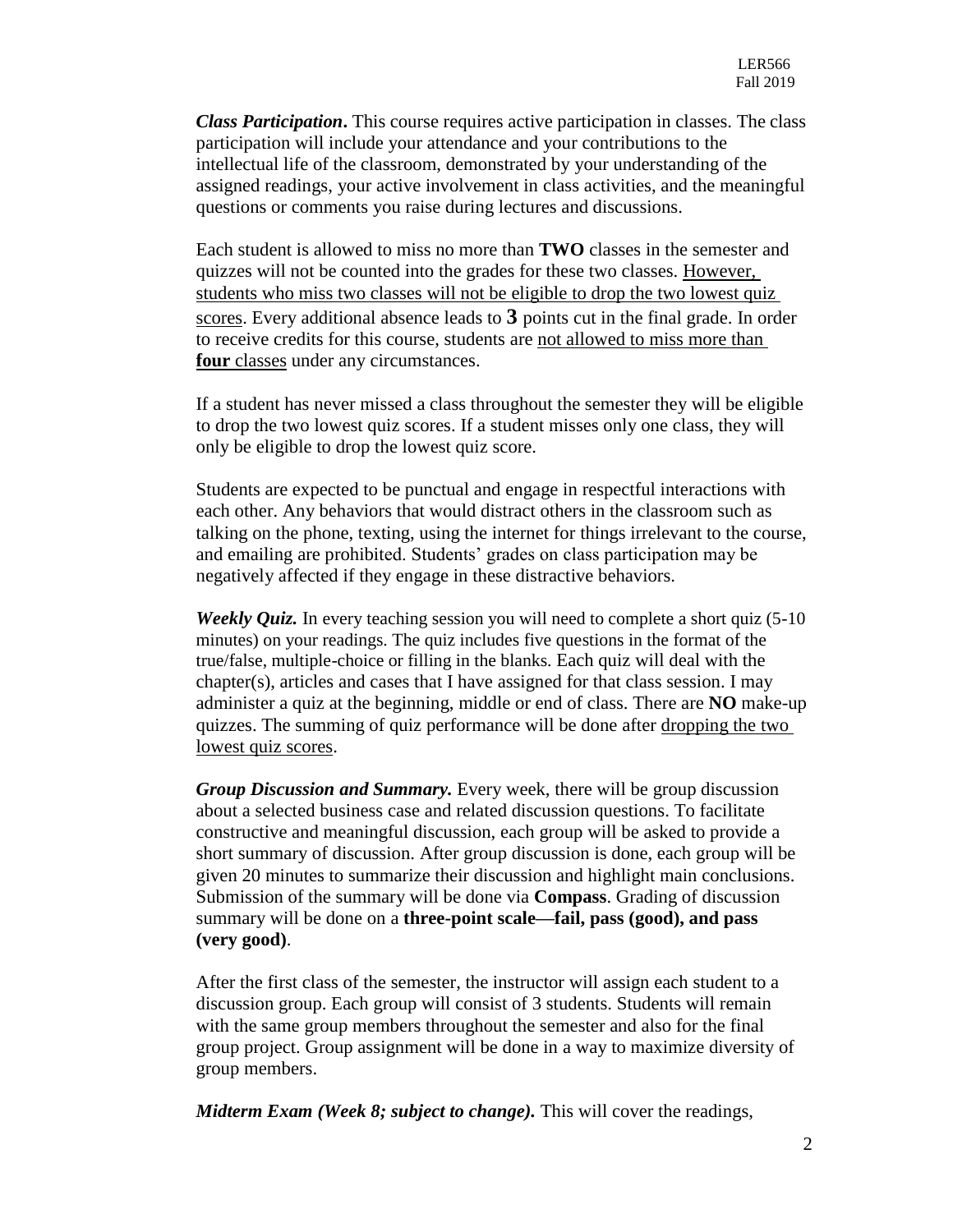cases, and information contained in lectures prior to the exam. The test will be a take-home exam, and it is open book and open notes. You may not consult your colleagues for answers. The exam will include a few essay questions and one case analysis.

Not submitting your mid-term exam on time will result in a 20% deduction from the mid-term grade for each day late.

Submission via Compass is required**.** Students should submit their answers via Compass. If technical problems occur students should send their answers as an attachment in Word format to my email listed at the beginning of the syllabus by the due date.

*Final Paper Project and Presentation***.** After the mid-term exam, students will start working on their final paper project. There will be an information session about the final paper project in Week 9. There will be student presentations during Week 11 through Week 13. By the end of the semester, each group is requited to write and present a strategic HRM report for their chosen country.

To write the report, imagine that you are senior HR executives of a consumerproduct company from your home country that considers doing businesses abroad. First, you will need to pick a target country to enter. Then, as senior HR executives, you are required to conduct research about the country and make recommendations to the CEO about how the company shall proceed.

In the report, explain important issues of the country such as the following:

- Population size and composition
- Economic development
- Political situations
- Language issues
- Religion
- Ethnic groups
- Key characteristics of the country's culture
- Size of labor force
- Labor market participation rates (e.g., men versus women)
- Human capital development
- Labor standards and regulations—local, regional, and institutional
- Workplace cultures
- Globalization

The above list is far from complete, and you are encouraged to consider other important issues not included in the list. Based on your group's research on the above and other issues, develop an IHRM plan for the company's venture into the country. Consider the following issues:

• Mode of international investment (green-field or brown-field investment,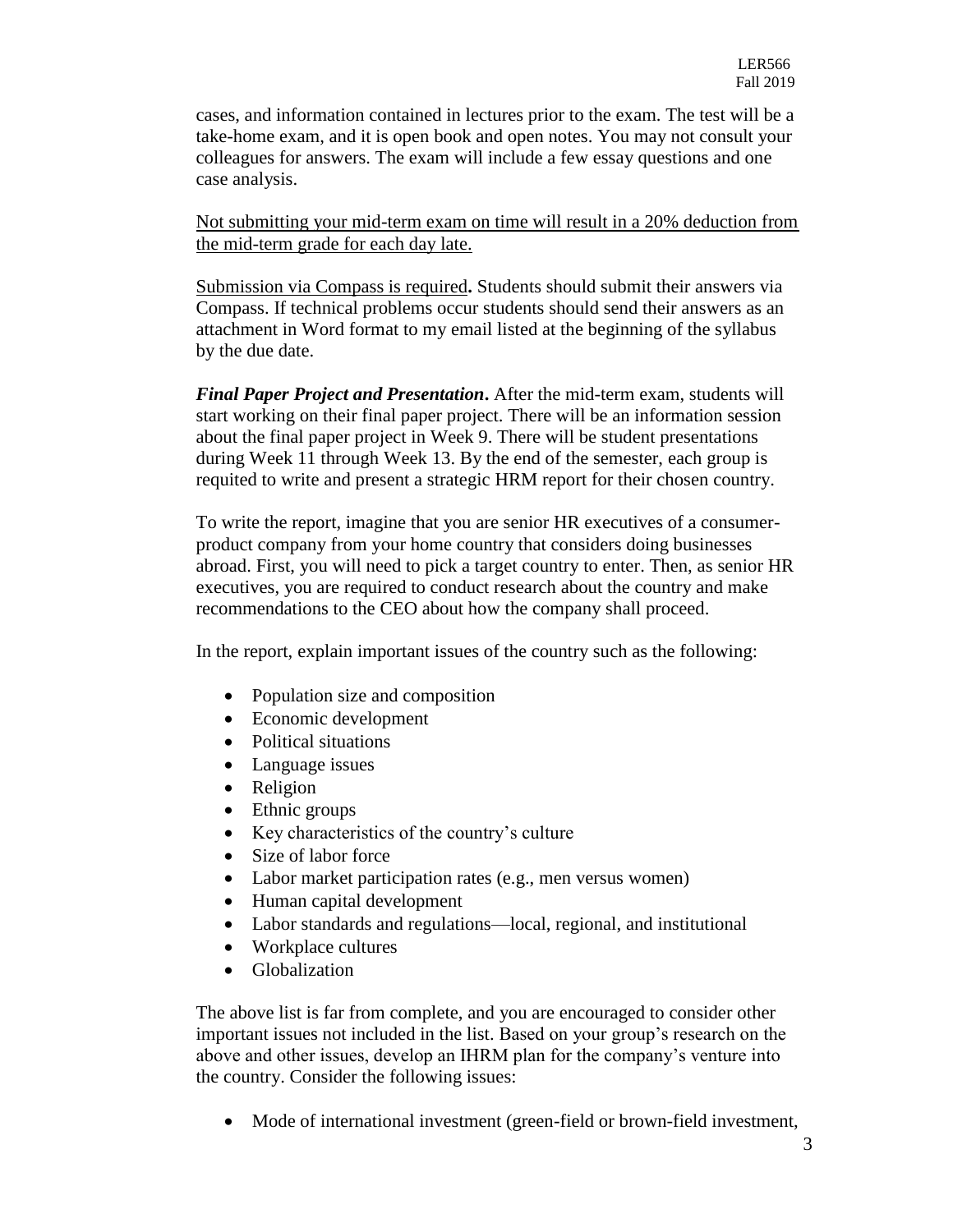mergers and acquisitions, joint ventures, or international alliances)

- Mode of control (e.g., centralized versus local autonomy)
- Strategies for legal compliance
- Staffing (e.g., sending home-country employees or hiring talents in the host country)
- Recruitment and retention
- Performance evaluation
- Diversity management strategies

The report should review relevant literatures, conduct in-depth analyses, report findings and recommendations. Students are encouraged to go beyond what they have already learned in class. That is, they should not just repeat course materials. Instead, students are expected to conduct original research and present new and fresh information.

Refer to the template provided below for the format of the report. Students can modify the template if necessary. Maximum 12 pages, double spaced, in Times New Romans 12-point font, with margins of 1 inch.

The final project report is due on **December 9, 2019, Monday at 5 pm**

**Submission via Compass is required for paper submission.** If technical problems occur students should send their answers as an attachment in word/or PDF format to my email listed at the beginning of the syllabus by the due date. Not submitting your paper on time will result in a 20% deduction from the paper grade for each day late.

**Presentation.** There will be student presentations based on the final paper project during the class from Week 11 to Week 13. The schedule for student presentations will be decided during Week 9's class. Each student will make a 30-minute presentation to the class about their target country.

When presenting, it is recommended that each of the group members present some parts of the work. Students should make sure to properly reference all materials used to construct your points.

The presenter should send the final version of the group's **PPT** to the instructor no later than one day before the presentation.

# **Template for the Group Project Report**

I. Introduction

Explain why it is important for your company to do business in your target country Briefly discuss expected challenges

II. Analysis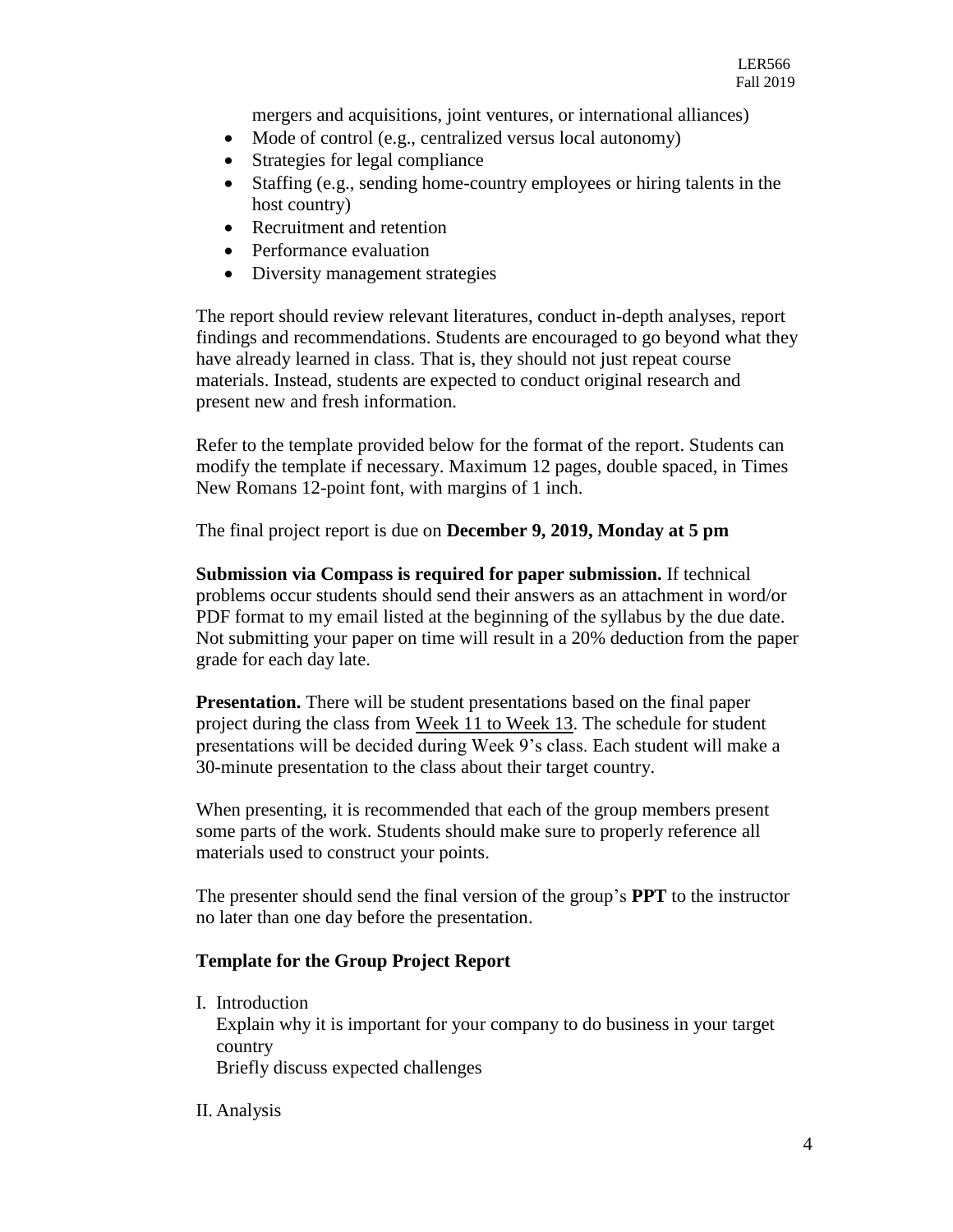Report the findings of your analysis regarding issues listed above.

III. Recommendation

Provide your solutions for the challenges analyzed in Section II IHRM planning for staffing, talent management, and performance evaluation

IV. Conclusion

Your input into the international strategic planning of the company: provide your recommendations about what mode of international investment the company should adopt for your target country

# **Grading Scheme**

# **Calculation of Course Grades**

The final letter grade will be based on the following scale:

| <b>TOTAL SCORE</b> |
|--------------------|
| 100-94             |
| 93-87              |
| 86-80              |
| 79-70              |
| 71-74              |
| 63-55              |
| 54-46              |
| 45-37              |
| 36-28              |
| $27 -$             |
|                    |

# **Class participation:**

0: absence

5: Present, but no or irrelevant comments/questions; passive

spectators.

8: Participation in group discussion

10: In addition to group discussion participation, a student has individual comments/questions that enhance the learning of fellow students by integrating conceptual frameworks, assigned readings, or personal experiences.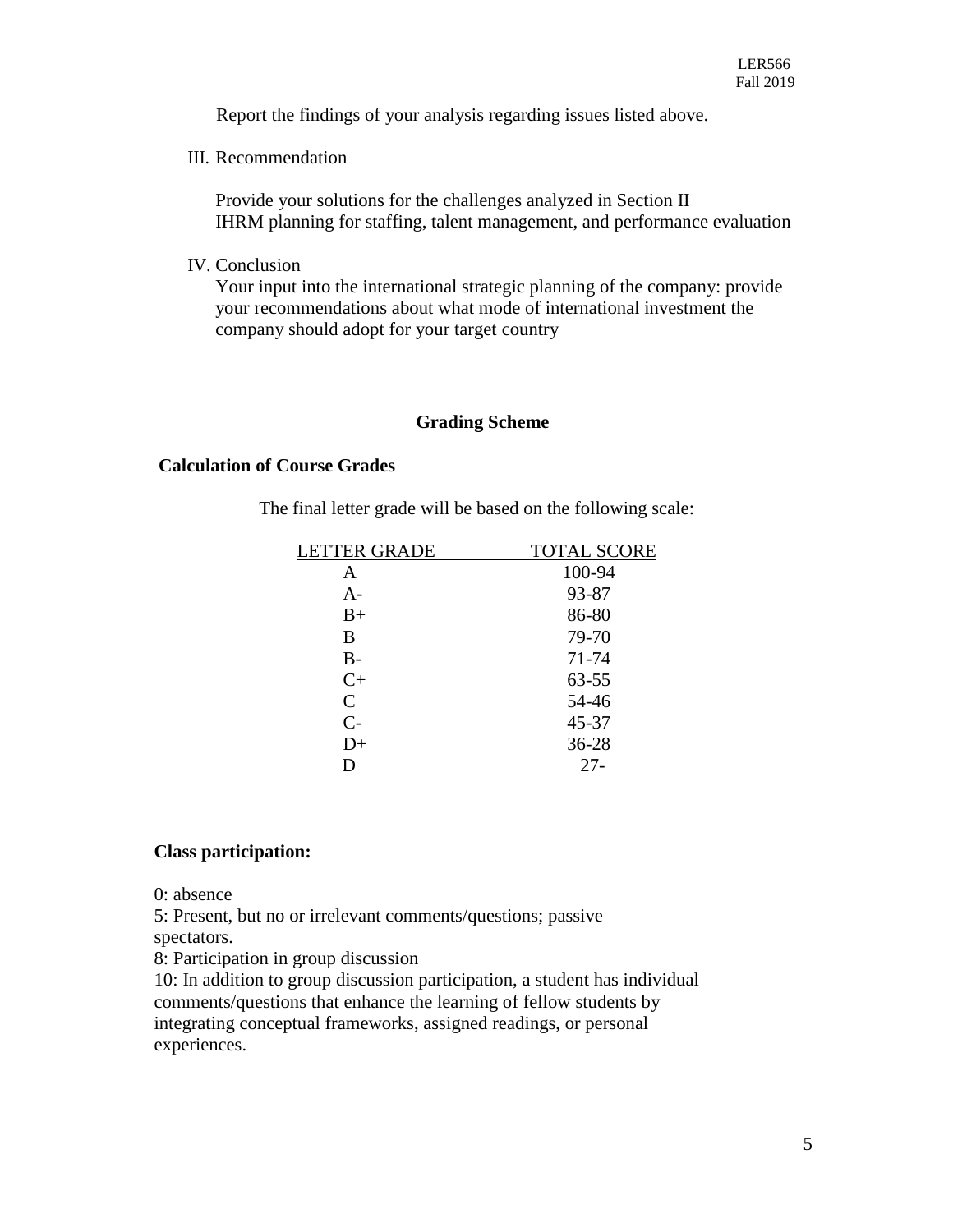# **Group Presentation Feedback**

|                    | Poor Quality |  | Excellent |
|--------------------|--------------|--|-----------|
| Content            |              |  |           |
| Delivery           |              |  |           |
| Speech Body        |              |  |           |
| Visual             |              |  |           |
| Panel<br>questions |              |  |           |

Content (70%): whether demonstrate an in-depth knowledge of the topic Delivery (10%): confidence, body language, eye contact, voice quality etc. Speech body (10%): whether it is organized, and engaging

Visual (5%): whether it is effective; easy to see, no errors, adds meaning to the presentation.

Panel question/interaction with the audience (5%) whether show clear understanding of the questions and answer them with ease and expertise; whether actively engage with the audience.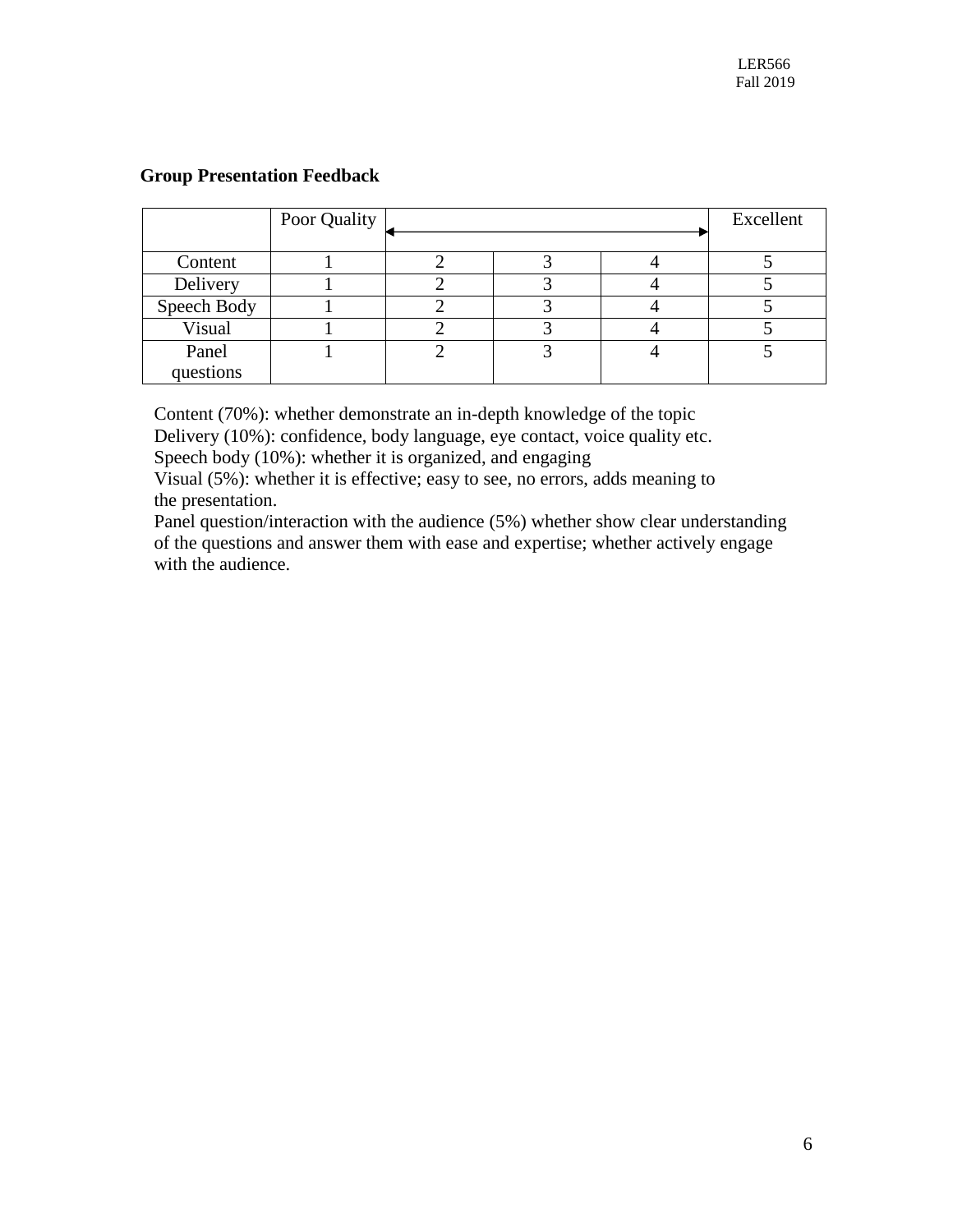# **Class Schedule**

# **Week 1 (August 26): Course Introduction and Orientation**

# **Week 2 (September 2): Labor Day, No Class**

# **Week 3 (September 9): International Business and HRM**

- 1. Tarique et al., Chapter 1
- 2. TED talk on international business
- 3. Case Discussion: Peter Hanson: Building a word-class product center for HI Tech Systems in China.

#### **Week 4 (September 16): Strategic International HRM**

- 1. Tarique et al., Chapters 2 and 3
- 2. Case Discussion: Amazon in China

#### **Week 5 (September 23): People Issues in Alliances and Mergers**

- 1. Tarique et al., Chapter 4
- 2. Case Discussion: Lenova-IBM: Bridging cultures, languages, and time zones.

# **Week 6 (September 30): Cultural Issues and IHRM**

- 1. Tarique et al., Chapter 5
- 2. In-Class Exercise: The GLOBE Project website

#### **Week 7 (October 7): International Employment Law, Labor Standards, and Ethics**

- 1. Tarique et al., Chapter 6
- 2. In-Class Exercise using the GLOBE Project website

# **Week 8 (October 14): Mid-Term Exam**

# **Week 9 (October 21): Final Paper Project Discussion and Movie Case**

- 1. Final Paper Project Discussion
- 2. Movie Case Discussion: outsourced (2006 film) directed by John Jeffcoat.